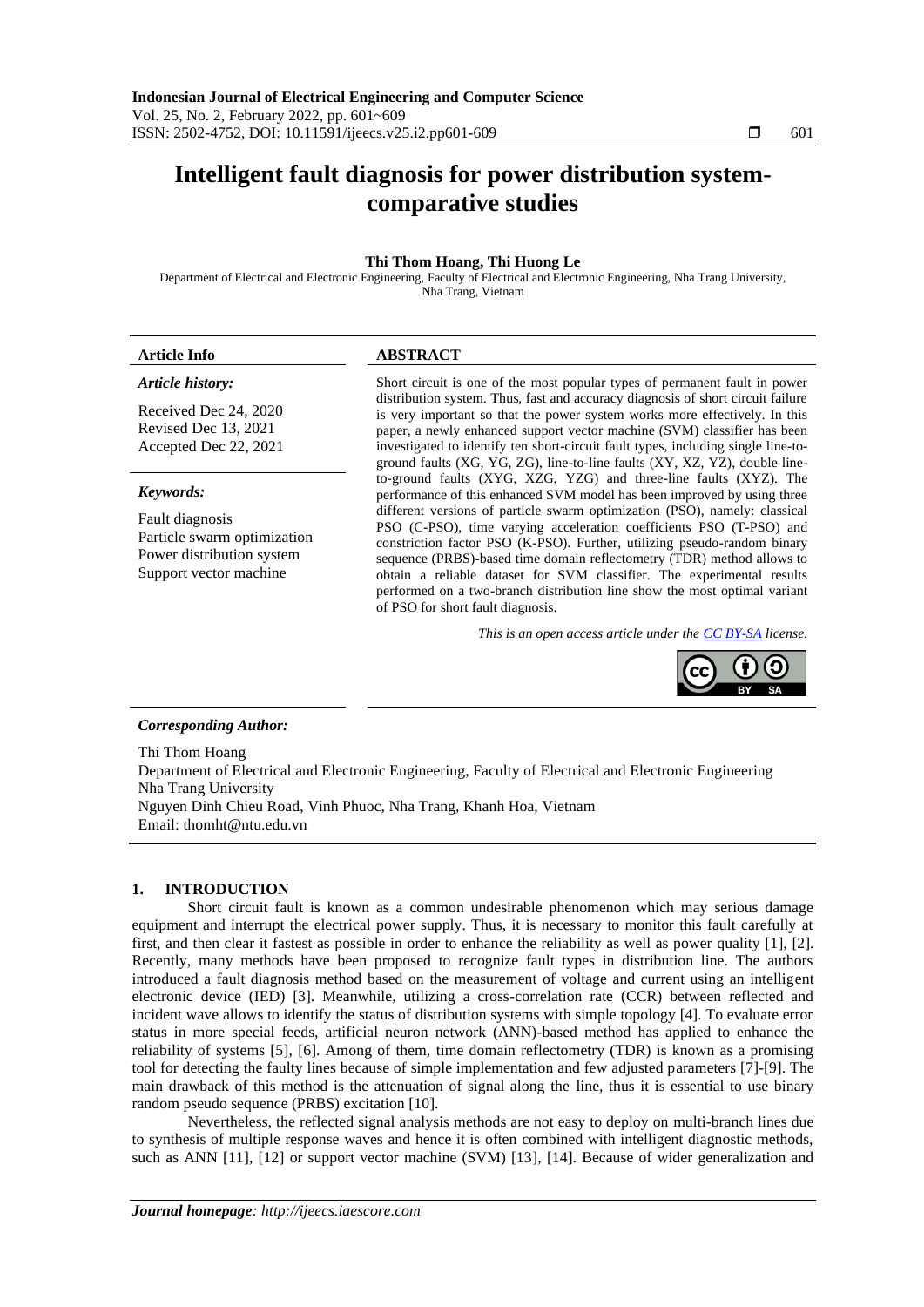global optimization capability, SVM demonstrates the superiority as compare different intelligent methods in determining the fault type [15]. To enhance the efficiency of SVM, there are many methods, including grid search method (GSM) [16], genetic algorithm (GA) [17], [18] that allow to increase the classification precision. The main disadvantage of these methods is easy to fall into local optimization area.

In this paper, the performance of SVM is improved by using three variants of particle swarm optimization (PSO), including classical PSO (C-PSO), T-PSO, and K-PSO for classifying various types of faults in power distribution networks. For this purpose of classification, the reflected signals obtained from TDR analysis in MATLAB-Simulink environment are used to construct a database. Further, selection of training and testing dataset from a given dataset has been made in two ways: i) randomly and kept fixed at each iteration and ii) randomly and continue random selection at each iteration. The training and testing dataset are separated from this dataset with the ratios of 3:1 and 4:1.

# **2. MATERIALS**

# **2.1. Time-domain reflectometry (TDR)**

TDR is utilized to collect the effects caused by faults occurred in any network. The characteristic of electrical fault is evaluated based on reflected signals after injecting a pulse beam into a line or a cable [19]. To identify the fault location and type, we simulate a distribution line as an equivalent electrical circuit in Figure 1.



Figure 1. Approximate equivalent modeling of power distribution line

The model characteristic impedance  $Z_0$  and the propagation coefficient  $\sigma$  for the equivalent circuit in Figure 1 are given by:

$$
Z = \sqrt{\frac{(R_1 + j\omega L_1)}{(Y + j\omega C)}}
$$
 (1)

$$
\sigma = \sqrt{(R_1 + j\omega L_1)(Y + j\omega C)} = x + jy \tag{2}
$$

$$
x = \sqrt{\frac{1}{2} \left[ \sqrt{(R_1^2 + w^2 L_1^2)(y^2 + w^2 C^2) + (R_1 y - w^2 L_1 C)} \right]}
$$
(3)

$$
y = \sqrt{\frac{1}{2} \left[ \sqrt{(R_1^2 + w^2 L_1^2)(Y^2 + w^2 C^2) - (R_1 y - w^2 L_1 C)} \right]}
$$
(4)

where x is known as the attenuation coefficient and y is the phase change coefficient.

The cross-correlation rate (CCR) of the response and incoming signal is calculated as follows: incident wave given by (5) are used as input vectors of SVM for the purpose of fault classification.

$$
C_{xy}(k) = \frac{1}{L} \sum_{i=1}^{L} x(i) y(i+k)
$$
\n(5)

 $C_{xy}$ (k) is used as input vectors of SVM.

#### **2.2. Support vector machine (SVM)**

SVM works based on statistical learning theory (SLT) to satisfy structural risk minimisation (SRM), which was first proposed by Vapnik in 1995 [20]. SVM is widely used in two main areas: classification and regression, in which the classification problem is considered as a two-class data recognition without change of high generality.

In two-class problem, suppose we have a training dataset: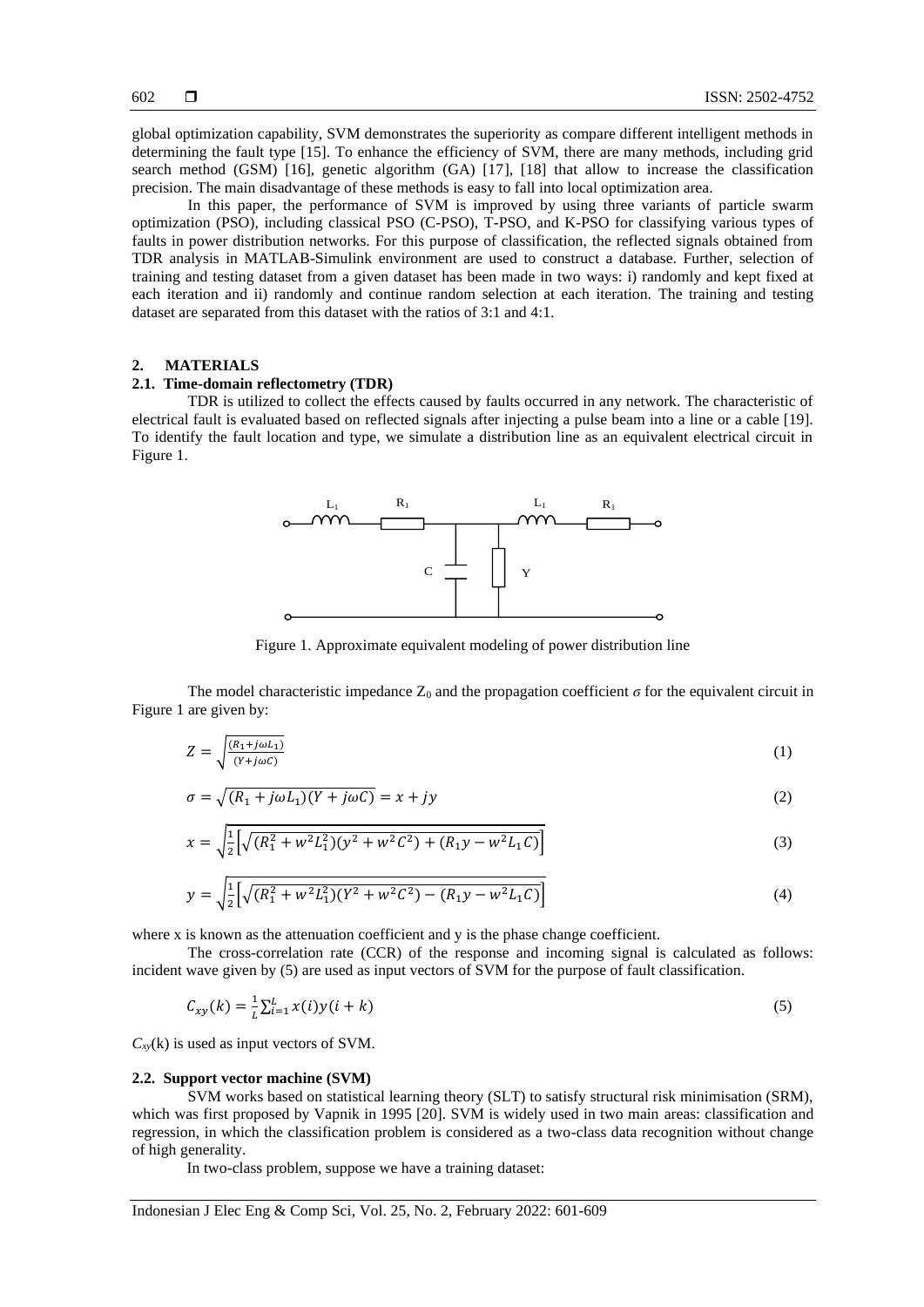$p_i \in R_n$ ,  $q_i \in (-1, +1)$ , where  $p_i$  is a data vector and  $q_i$  are a class label.

The binary classification problem can be done finding the minimum value of this following function:

Minimize:

$$
\frac{1}{2}||\omega||_2^2 + H\sum_{i=1}^n \beta_i
$$
\n(6)

Under the constraints:

$$
q_i(\omega \cdot p_i) + \alpha \ge 1 - \beta_i, \beta_i \ge 0, i = 1, \dots, m
$$
\n<sup>(7)</sup>

where w is the weight vector, *H* is the adjusted factor or *γ* penalty parameter; and  $\alpha$  is a scalar. The problem is computationally solved using the solution of its dual form:

$$
max_{\gamma} F(\gamma) = \sum_{i=1}^{n} \gamma_i - \frac{1}{2} \sum_{i,j=1}^{n} \gamma_i \gamma_j q_i q_j K(p_i, p_j).
$$
\n(8)

where n is the number of support vector,  $\gamma_i$  the Lagrangian multipliers, and the kernel function K(p<sub>i</sub>,q<sub>i</sub>) is given by (9):

$$
K(x, y) = exp(-\delta ||x - y||^2)
$$
\n(9)

where  $\delta$  is the kernel function parameter.

### **3. PARTICLE SWARM OPTIMIZATION (PSO)**

PSO is a swarm intelligence-based optimization technique that works based on behavious inspiration of fish swarm or birth school to find the most optimum position. PSO is superior to other optimization algorithms because of the memory ability of personal experience (*Lbest*) and overall experience (*Sbest*) [21]-[23]. Given a swarm of size n flying in the space of d dimension, in which each particle moves with the velocity of V:

$$
Pi, j = [Pi, 1, Pi, 2, ..., Pi, d]
$$
  
\n $Vi, j = [Vi, 1, Vi, 2, ..., Vi, d]$   
\n $i \in (1, n), j \in (1, d)$ 

#### **3.1. Classical PSO**

As mentioned above, each individual will update the new position based on experience of itself and the best particle in swarm. This can be described by (10) and (11):

$$
V_{i,j}^{p+1} = \omega \times V_{i,j}^p + c_1 r_1 (L_{best_{i,j}}^p - P_{i,j}^p) + c_2 r_2 (G_{best_j}^p - P_{i,j}^p)
$$
\n(10)

$$
P_{i,j}^{p+1} = P_{i,j}^p + V_{i,j}^{p+1}
$$
 (11)

In (10),  $c_1$  and  $c_2$  are acceleration values,  $r_1$  and  $r_2$  are random parameters in range of [0, 1],  $\omega$  is the inertia weight,  $L_{best,j}$ <sup>p</sup> demonstrates the best j<sup>th</sup> element j<sup>th</sup> of i<sup>th</sup> particle, while  $G_{best,j}$ <sup>p</sup> demonstrates the j<sup>th</sup> element of the best particle in a swarm upto interation *p*.

Each individual is initialized by the position of  $L_{best}$ , in which the best particle position in swarm is known as Gbest. After interation p, L*best* and G*best* of each individual are updated as follows, At iteration k:

$$
If f(P_i^{p+1}) < f(L_{best_i}^p) then L_{best_i}^{p+1} = P_i^{p+1} else L_{best_i}^{p+1} = L_{best_i}^p \tag{12}
$$

$$
If f(P_i^{p+1}) < f(G_{best}^p) then G_{best}^p = P_i^{p+1} else G_{best}^{p+1} = G_{best}^p \tag{13}
$$

where f(∙) is the objective function. The updating process is repeated until a stop condition is reached, such as a pre-specified number of iterations is met. The obtained results  $(G_{best}^p \text{ and } f(G_{best}^p))$  are knowns as solution of PSO algorithm.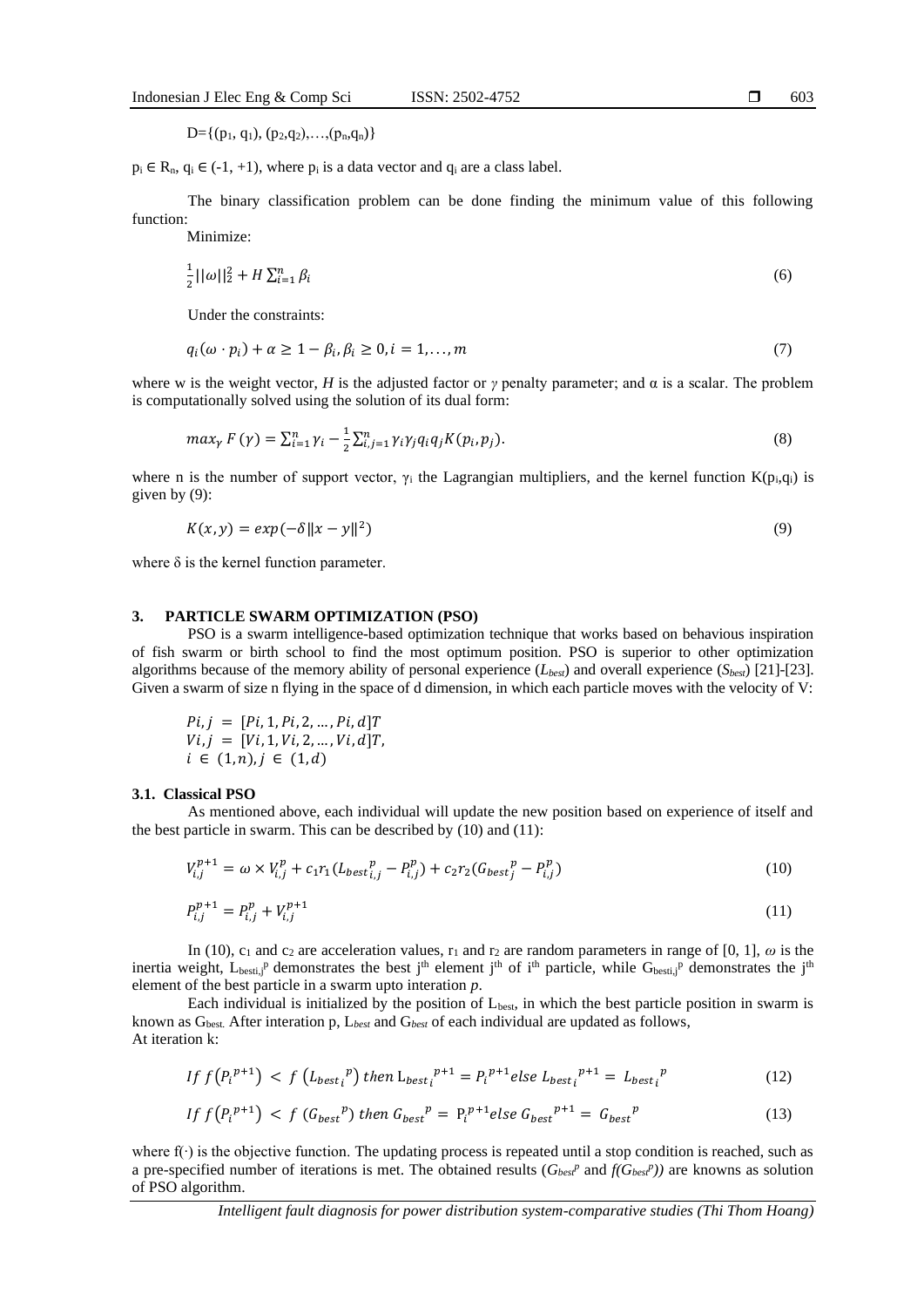#### **3.2. Time varying acceleration coefficients PSO (T-PSO)**

In this version of PSO, both the acceleration coefficients (*c<sup>1</sup>* and *c2*) are varied at each iteration. The acceleration coefficient  $c<sub>l</sub>$  is decreased whereas acceleration coefficient  $c<sub>2</sub>$  increased linearly as iteration proceeds. Time varying acceleration coefficients are (TVAC) expressed as shown in [24],

$$
c_1 = c1, min1, max_{1, max} \tag{14}
$$

$$
c_2 = c2, min2, max_{2,min} \tag{15}
$$

in (14),  $c_{1,min}$  and  $c_{1,max}$  are the minimum and maximum limits of acceleration factor  $c_1$  whereas in (15),  $c_{2,min}$ and  $c_{2,max}$  are the minimum and maximum limits of acceleration factor  $c_2$ .

#### **3.3. Constriction PSO (K-PSO)**

In this version of PSO, a new velocity update equation is introduced by removing the traditional inertia weight factor. The velocity update equation considering constriction factor approach PSO (in this work it is called K-PSO) is given as follows; where  $\alpha$ ,  $\beta$  are the attenuation coefficient and the phase change coefficient, respectively.

$$
V_{p,q}^{k+1} = K \times \left[ V_{p,q}^k + c_1 r_1 (Pbest_{p,q}^k - X_{p,q}^k) + c_2 r_2 (Gbest_q^k - X_{p,q}^k) \right]
$$
\n(17)

In (16), K is known as the constriction factor of PSO which is defined as follows [25],

$$
K = \frac{2\kappa}{|2 - \varphi - \sqrt{\varphi^2 - 4\varphi}|} \tag{18}
$$

where  $\phi = c_1 + c_2$  and  $\kappa = [0, 1]$ ; ormally, the value of  $\kappa$  is taken as 1. Once the updated velocity of each particle is obtained using (16) then the position of each particle is updated using (11).

# **4. VARIANTS OF PSO-BASED SVM FOR FAULT CLASSIFICATION**

In this section, PSO and its two variants is proposed to search the optimal parameters of SVM in order to improve classification performance by the following steps:

- 1) The data obtained by using TDR with PRBS stimulus is divided into the training and testing set.
- 2) Initialize the parameters of PSO  $(\omega, c_1, c_2)$
- 3) The initial positions and velocities of each individual in swarm are selected by random values
- 4) Set parameters of SVM model within their ranges
- 5) Call SVM
- 6) Evaluate the objective function of each particle:  $F_i^p = f(P_i^p)$ The best particle position is indexed as v, and hence the experience of itself and the best particle in swarm is chosen by:  $L_{best}^p = P_t^p$ , and  $G_{best}^p = P_t^p$
- 7) Set  $p = 1$
- 8) Updating the velocity and position of each particle by (10) and (11)
- 9) The objective function of each particle is re-evaluated
- 10) If  $p <$  Max than  $p = p+1$  and go to the step 7 else go to the final step
- 11) The optimum parameters of SVM are knowns as  $G_{best}^p$

# **5. SIMULATION RESULTS AND DISCUSSION**

Since TDR methods are inherently imprecise, it is necessary to add other supporting techniques in order to achieve reliable results. In this work, the proposed comparative studies of various types of PSO algorithms in obtaining optimum SVM parameters are test on a two-branch distribution model, as given in Figure 2. For this, the data acquisition for data preprocessing is mentioned first.

#### **5.1. Training and testing samples**

By using TDR with PRBS excitation, a set of 5600 samples with 12 features for each sample has been generated. These datasets have been categorized into the training and testing dataset in the two following ways;

- Choose the training and testing dataset randomly from the given dataset but kept fixed during the process.
- Choose the training and testing dataset randomly and continue randomly selection during each iteration.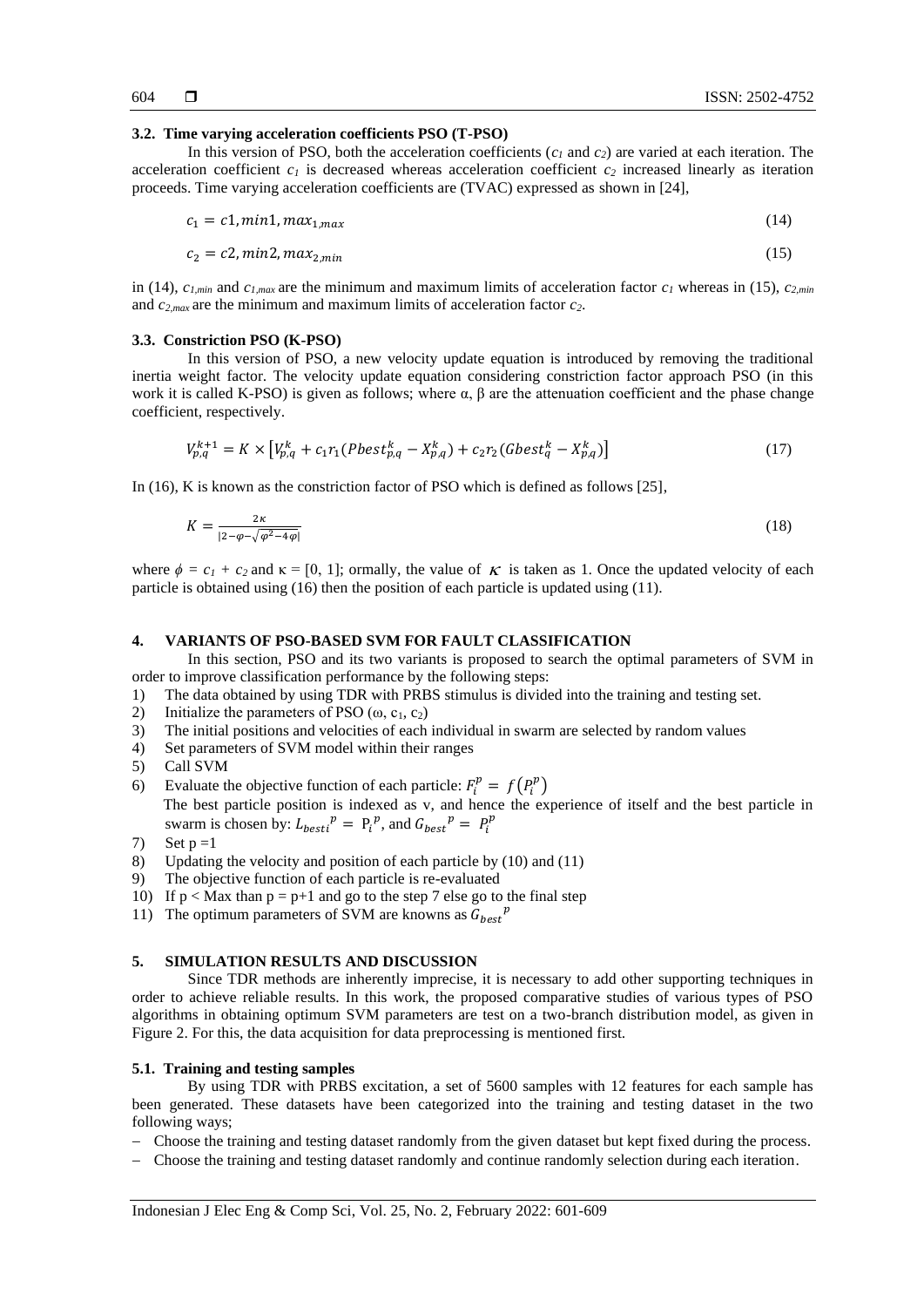# **5.2. Results for randomly divided training and testing datasets and are kept fixed during the iteration**

In this case, initially, the entire dataset has been divided into training and testing sets randomly and kept fixed during training phase to obtain the optimum SVM parameters. Two different ratios for the division of the entire dataset into the testing and training set have been considered: 1400-4200 and 1120-4480 samples belong to the testing and the training dataset, respectively. The optimum SVM parameters obtained using C-PSO, T-PSO, and K-PSO for fault classifications of a two-lateral radial distribution system in two different sets of dataset division are given in Table 1. Further, results obtained are compared to that obtained in the case of being without any PSO algorithm. The corresponding convergence characteristics of the three algorithms are shown in Figure 3 and Figure 4.



Figure 2. The model of tested distribution system

Table 1. Optimum SVM parameters obtained using various PSO variants considering selection of the training and the testing dataset selected randomly and kept fixed during each iteration

| Data pattern | <b>SVM</b> | Optimum SVM parameters |        | Accuracy | Run time  |
|--------------|------------|------------------------|--------|----------|-----------|
| Test: Train  |            |                        |        | (%)      | (seconds) |
| 1400: 4200   | straight   | 100                    | 0.33   | 85.5714  | 134.8     |
|              | C-PSO      | 337.0326               | 0.5190 | 96.7143  | 90.1      |
|              | T-PSO      | 298.0396               | 0.4753 | 96.7143  | 82.9      |
|              | $K-PSO$    | 410.6090               | 0.4321 | 96.7857  | 77.8      |
| 1120: 4480   | straight   | 100                    | 0.33   | 85.9821  | 158.5     |
|              | C-PSO      | 107.1691               | 1.1022 | 96.1607  | 142.8     |
|              | T-PSO      | 206.1728               | 3.7482 | 96.8750  | 112.1     |
|              | $K-PSO$    | 384.8476               | 0.6141 | 96.8750  | 69.3      |

From Table 1, it is observed that in the testing and the training data division of 1400 and 4200, K-PSO gives the highest testing accuracy of 96.7857% in 77.8 seconds which is the fastest. The optimum SVM parameters in this case are *C*=410.6090 and *γ*=0.4321. From Figure 3, it can be observed that the characteristic of K-PSO is better (lower) than that of the other two algorithms. However, in the training and the testing data division of 1120 and 4480, T-PSO and K-PSO give the highest accuracy of 96.8750%. Here, T-PSO takes 112.1 seconds whereas K-PSO takes only 69.3 seconds which is the fastest among PSO algorithms. The optimum SVM parameters in this case are *C*=206.1728 and *γ*=3.7482 by T-PSO and *C*= 384.8476 and *γ*=0.6141 by K-PSO. From Figure 4, it can be observed that the characteristics of T-PSO and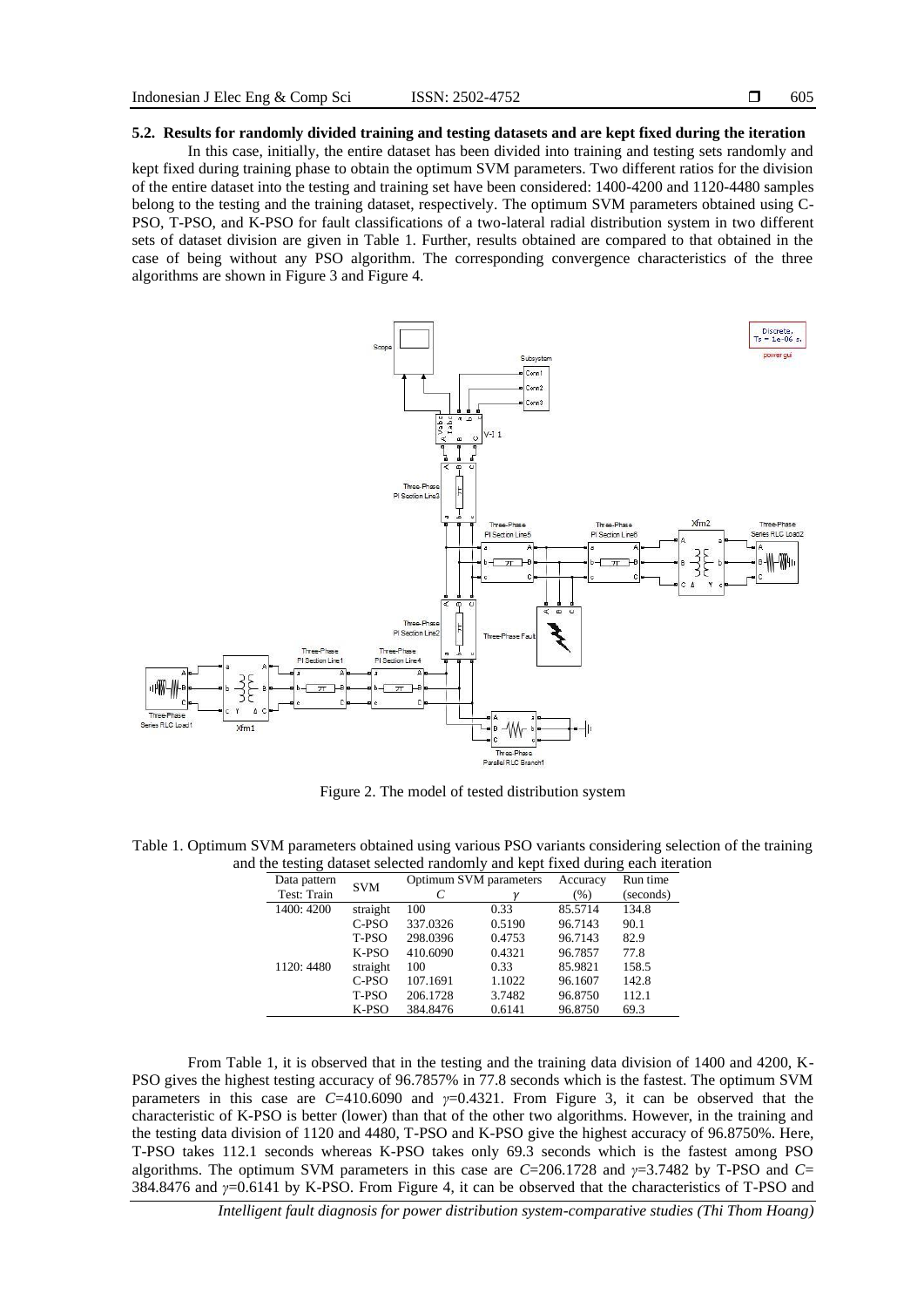K-PSO are better than that of C-PSO whereas the characteristic of K-PSO is the best among the three algorithms. In this data division, K-PSO is the fastest one. From Table 1, it is to be noted that in both types of dataset division, all three PSO algorithms give better accuracy than that obtained by the SVM classifier without PSO algorithm. Further, from Table 1, it is observed that the division of the testing and the training dataset has the impact on accuracy as well as on the speed of convergence. More samples in the training gives better accuracy.



Figure 3. Comparative convergence characteristics of various PSO algorithms for testing: training dataset as 1400: 4200 in initial random selection and kept fixed at each iteration



Figure 4. Comparative convergence characteristics of various PSO algorithms for testing: training dataset as 1120: 4480 in initial random selection and kept fixed at each iteration

# **5.3. Results for randomly divided training and testing datasets and continue dividing randomly during the iteration**

In this case, the entire dataset has been divided into training and testing sets randomly and continue dividing randomly during the training to obtain the optimum SVM parameters. As in the previous subsection, two different ratios for the division of the entire dataset into testing and training sets have also been considered in this case.

The optimum SVM parameters obtained using C-PSO, T-PSO and K-PSO for fault classifications of a two-lateral radial distribution system in two different sets of dataset division are given in Table 2. The corresponding convergence characteristics of the three PSO algorithms are shown in Figure 5 and Figure 6. From Table 2, it is observed that in the testing and the training data division of 1400 and 4200, K-PSO gives the highest testing accuracy of 96.3571% in 151.3 seconds. T-PSO is the fastest in this dataset division. From Figure 5, it can be observed that the characteristic of K-PSO is better than that of the other two algorithms. However, in the training and the testing data division of 1120 and 4480, K-PSO gives the highest accuracy of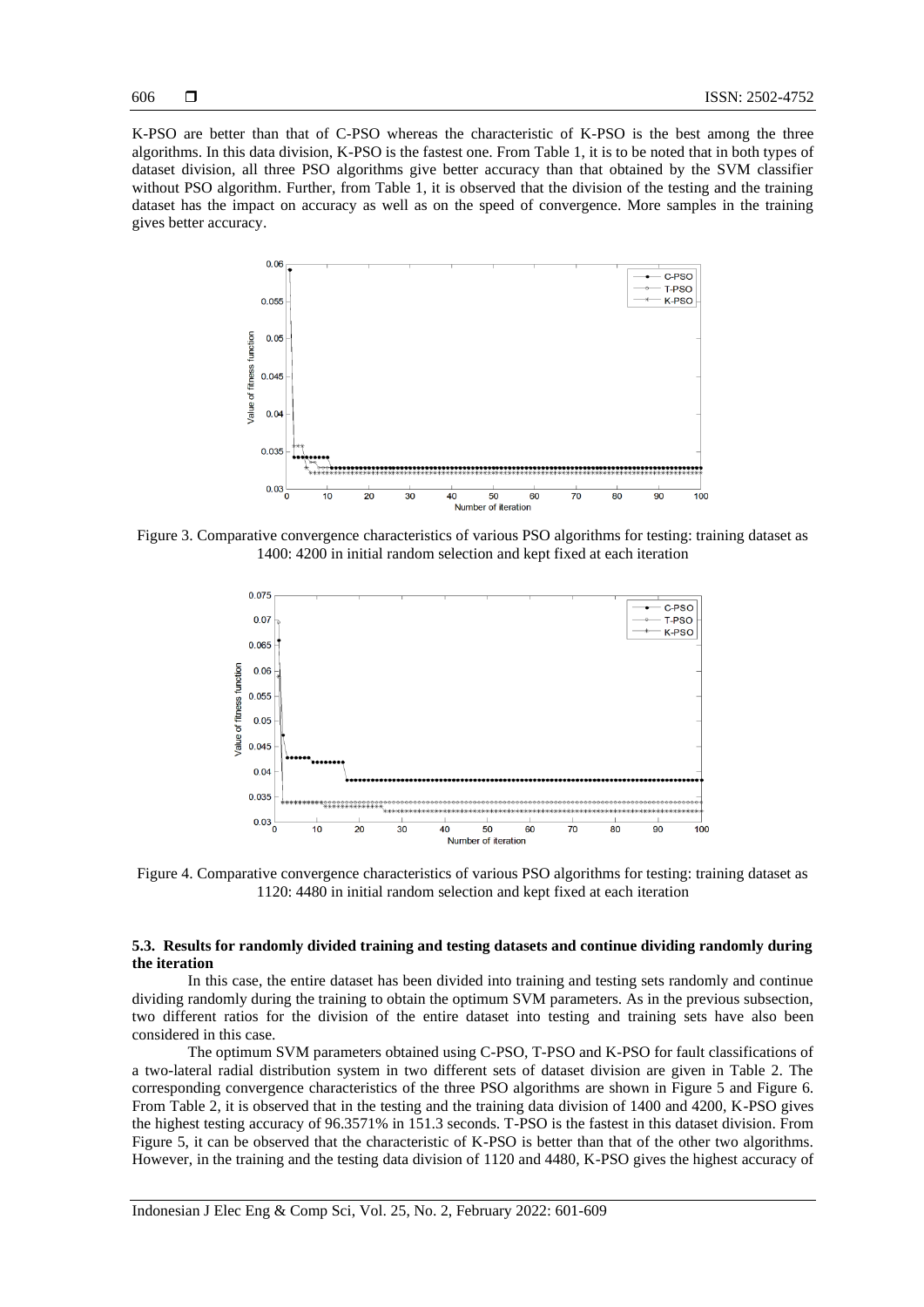96.875% in 155.2 seconds which is the fastest. From Figure 6, it can be observed that the characteristic of K-PSO is much better than that of the other two algorithms.

Further, from Table 2, it is observed that the division of the testing and the training dataset has the impact on accuracy as well as on the speed of convergence. From Table 1 and Table 2, it can be concluded that higher samples in the training set gives better accuracy. Although the overall accuracy presented in these two tables is virtually the same, however, the results in the latter one is generalized because of continuing random selection of different sets of the training and the testing samples during training the SVM. Further, K-PSO gives the best among the PSO algorithms in terms of the classification accuracy as well as simulation time taken. Also, from Figures 3 to 6, it can be clearly observed that the convergence characteristic of K-PSO is the best and the convergence characteristic of T-PSO is better than that of C-PSO.

Table 2. Optimum SVM parameters obtained using various PSO variants considering selection of the training and the testing dataset selected randomly and continuing as the same during each iteration

| Data pattern | <b>SVM</b> | Optimum SVM parameters |        | Accuracy | Run time  |
|--------------|------------|------------------------|--------|----------|-----------|
| Test: Train  |            |                        |        | $(\% )$  | (seconds) |
| 1400: 4200   | straight   | 100                    | 0.33   | 85.5714  | 134.8     |
|              | C-PSO      | 909.4291               | 1.0285 | 96.2143  | 147.7     |
|              | T-PSO      | 359.2888               | 0.5582 | 96.0714  | 90.1      |
|              | $K-PSO$    | 323.2542               | 1.1171 | 96.3571  | 151.3     |
| 1120: 4480   | straight   | 100                    | 0.33   | 85.9821  | 158.5     |
|              | C-PSO      | 574.5739               | 1.2078 | 96.6964  | 191.3     |
|              | T-PSO      | 196.2483               | 1.3363 | 96.6071  | 237.4     |
|              | K-PSO      | 316.9958               | 1.3340 | 96.875   | 155.2     |



Figure 5. Comparative convergence characteristics of various PSO algorithms for testing: training dataset as 1400: 4200 in randomly selected and continuing as the same at each iteration



Figure 6. Comparative convergence characteristics of various PSO algorithms for testing: training dataset as 1120: 4480 in randomly selected and continuing as the same at each iteration

*Intelligent fault diagnosis for power distribution system-comparative studies (Thi Thom Hoang)*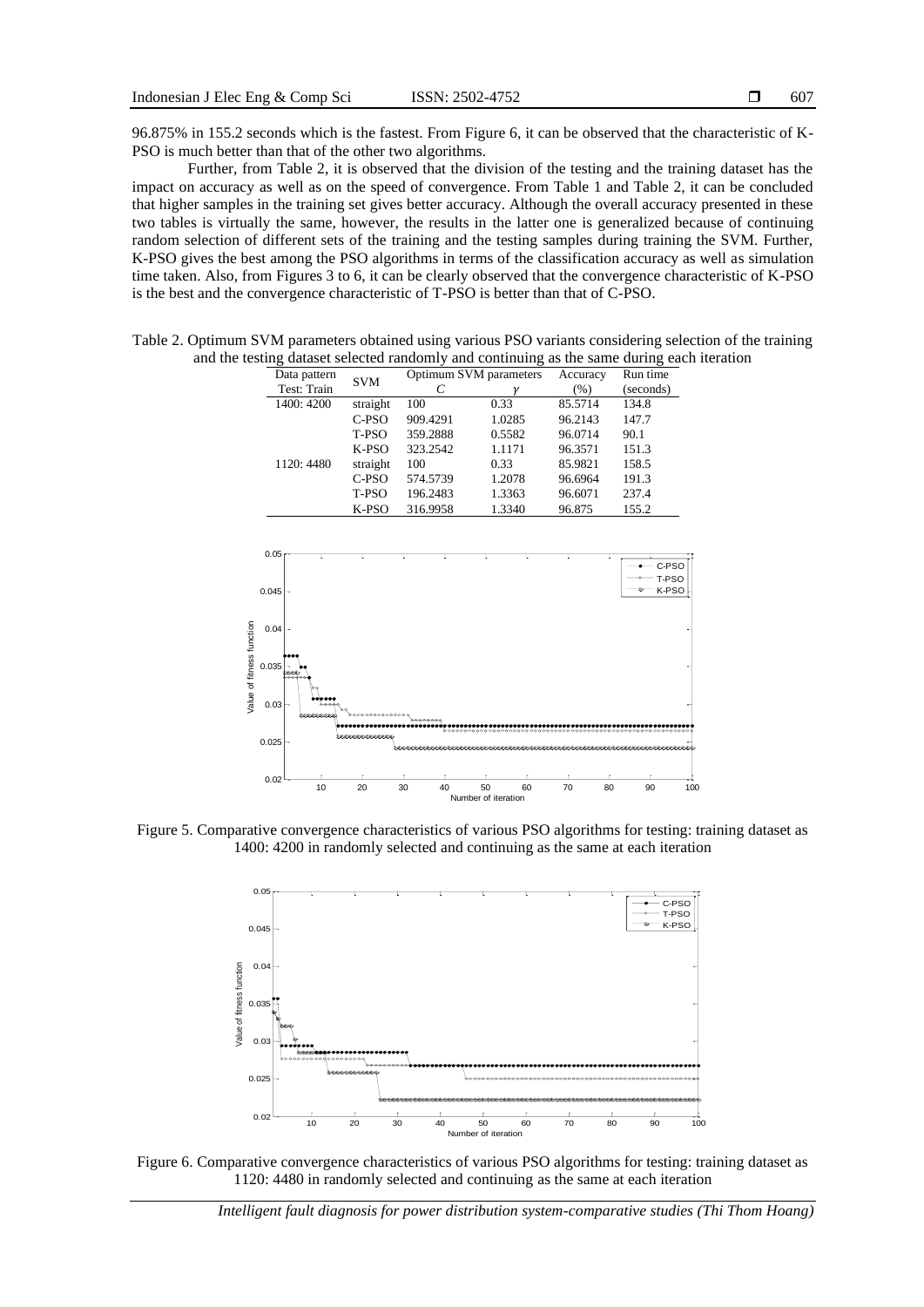# **6. CONCLUSION**

In this paper, variants on particle swarm optimization (PSO) have been purposed to improve the performance of the support vector machine (SVM) classifier in classifying faults in distribution systems. Further enhancement of the proposed method has been provided by the success in generating the necessary fault current dataset by TDR analysis with PRBS excitation. The obtained results show that the performance of SVM is better with the parameters obtained by variants of PSO, in which K-PSO algorithm gives the highest classification accuracy of 96.87%. Further, classification result is generalized while randomly selecting dataset during the training phase of SVM. Also, two different ratios used in dividing the training and testing dataset were considered, which shows that provision of a higher training dataset gives better classification accuracy versus that performed with a lower dataset.

### **REFERENCES**

- [1] A. Codino, Z. Wang, R. Razzaghi, M. Paolone, and F. Rachidi, "An Alternative Method for Locating Faults in Transmission Line Networks Based on Time Reversal," *IEEE Transactions on Electromagnetic Compatibility*, vol. 59, no. 5, pp. 1601-1612, 2017, doi: 10.1109/TEMC.2017.2671369.
- [2] M. Y. Cho and T. T. Hoang, "Fault Diagnosis for Distribution Networks Using Enhanced Support Vector Machine Classifier with Classical Multidimensional Scaling," *J. Electrical Systems*, vol. 13, no. 3, pp. 415-428, 2017.
- [3] R. Dashtia, M. Ghasemib, and M. Daisy, "Fault location in power distribution network with presence of distributed generation resources using impedance based method and applying π line mode," *Energy*, vol. 159, pp. 344-360, 2018, doi: 10.1016/j.energy.2018.06.111.
- [4] Y. Xi *et al.,* "A Fault location based on travelling wave identification using an adaptive extended Kalman filter," *IET Generation, Transmission & Distribution,* vol. 12, no. 3, pp. 1314-1322, 2018, doi: 10.1049/iet-gtd.2017.0897.
- [5] M. A. Shaher, M. M. Sabra, and A. S. Saleh, "Fault location in multi-ring distribution networks using artificial neural network," *Electric Power Systems Research*, vol. 64, pp. 87-92, 2003, doi: S0142061516303118.
- [6] M. P. Nakhli and A. A. Safavi, "Path characteristic frequency-based fault locating in radial distribution systems using wavelets and neuron networks," *IEEE Trans. Power Delivery*, vol. 60, pp. 1654-1663, 2011, doi: 10.1109/TPWRD.2010.2050218.
- [7] M. Y. Cho and T. T. Hoang, "A Differential Particle Swarm Optimizationbased Support Vector Machine Classifier for Fault Diagnosis in Power Distribution Systems," *Advances in Electrical and Computer Engineering*, vol. 17, no. 3, pp. 51-60, 2017, doi: 10.4316/AECE.2017.03007.
- [8] M. Y. Cho, T. T. Hoang, and J. C. Hsu, "Fault Diagnosis For High Voltage Distribution Networks Using Pseudorandom Binary Sequence and Cross Correlation Technique," *In: 2016 3rd International Conference on Green Technology and Sustainable Development*, vol. 26, 2016, doi: 10.1109/GTSD.2016.51.
- [9] S. Roy, M. K. Alam, F. Khan, J. Johnson, and J. Flicker, "An Irradiance-Independent, Robust Ground-Fault Detection Scheme for PV Arrays Based on Spread Spectrum Time-Domain Reflectometry (SSTDR)," *IEEE Transactions on Power Electronics,* vol. 33, no. 8, pp. 7046-7057, 2017, doi: 10.1109/TPEL.2017.2755592.
- [10] T. T. Hoang, M. Y. Cho, and Q. T. Vu, "A novel perturbed particle swarm optimization-based support vector machine for fault diagnosis in power distribution systems," *Turkish Journal of Electrical Engineering & Computer Sciences*, vol. 26, pp. 518-529, 2018, doi: 10.3906/elk-1705-241.
- [11] I. M. Karmacharya, and R. Gokaraju, "Fault Location in Ungrounded Photovoltaic System Using Wavelets and ANN," *IEEE Transactions on Power Delivery,* vol. 33, no. 2, pp. 549-559, 2018, doi: 10.1109/TPWRD.2017.2721903.
- [12] F. Magnago, D. Vakula, and N. V. S. N. Sarma, "Using neural networks for faultdetection in planar antenna arrays," *Progress In Electromagnetics Research Letters*, vol. 14, pp. 21-30, 2010, doi: 10.2528/PIERL10030401.
- [13] X. Deng, R. Yuan, Z. Xiao, T. Li, and K. L. L. Wanga, "Fault location in loop distribution network using SVM technology," *Electrical Power and Energy Systems*, vol. 65, pp. 254-261, 2015, doi: 10.1016/j.ijepes.2014.10.010.
- [14] L. Ye, D. You, X. Yin, K. Wang, and J. Wu, "An improved fault-location method for distribution system using wavelets and support vector regression," *Electrical Power and Energy Systems*, vol. 55, pp. 467-472, 2014, doi: 10.1016/j.ijepes.2013.09.027.
- [15] T. T. Hoang, M. Y. Cho, M. N. Alam, and Q. T. Vu, "A novel differential particle swarm optimization for parameter selection of support vector machines for monitoring metal-oxide surge arrester conditions," *Swarm and Evolutionary Computation*, vol. 38, pp. 120-126, 2018, doi: 10.1016/j.swevo.2017.07.006.
- [16] M. Shafiullah, M. A. Abido, and Z. Al-Hamouz, "Wavelet-based extreme learning machine for distribution grid fault location," *IET Generation, Transmission & Distribution,* vol. 11, no. 17, pp. 4256-4263, 2017, doi: 10.1049/iet-gtd.2017.0656.
- [17] F. Wang, Z. Chen, and G. Song, "Monitoring of multi-bolt connection looseness using entropy-based active sensing and genetic algorithm-based least square support vector machine," *Mechanical Systems and Signal Processing*, vol. 136, pp. 1-14, 2020, doi: 10.1016/j.ymssp.2019.106507.
- [18] L. B. Jack and A. K. Nandi, "Fault detection using support vector machines and artificial neural networks, augmented by genetic algorithms," *Mechanical Systems and Signal Processing* vol. 16, pp. 373-390, 2002, doi: 10.1006/mssp.2001.1454.
- [19] S. Sallem, O. Osman, L. Sommervogel, and M. Olivas, "A. Peltier, F. Paladian, and P. Bonnet, Wired Network Distributed Diagnosis and Sensors Communications by Multi-carrier Time Domain Reflectometry," *In: Proceedings of SAI Intelligent Systems Conference*, vol. 869, 2018, pp. 1038-1046, doi: 10.1007/978-3-030-01057-7\_77.
- [20] V. N Vapnik, "The Nature of Statistical Learning Theory," Springer-Verlag, New York, 1995.
- [21] J. Kennedy and R. Eberhart, "Particle swarm optimization," *In: IEEE International Conference on Neural Networks*, vol. 4, 1995, pp. 1942-1948, doi: 10.1109/ICNN.1995.488968.
- [22] R. Eberhart and J. Kennedy, "A new optimizer using particle swarm theory," *In IEEE Proceedings of the Sixth International Symposium on Micro Machine and Human Science*, pp. 39-43, 1995, doi: 10.1109/MHS.1995.494215.
- [23] M. Y. Cho and T. T. Hoang, "Feature Selection and Parameters Optimization of SVM using Particle Swarm Optimization for Fault Classification in Power Distribution Systems," *Computational Intellegence and Neuroscience*, vol. 2017, pp. 1-9, 2017, doi: 10.1155/2017/4135465.